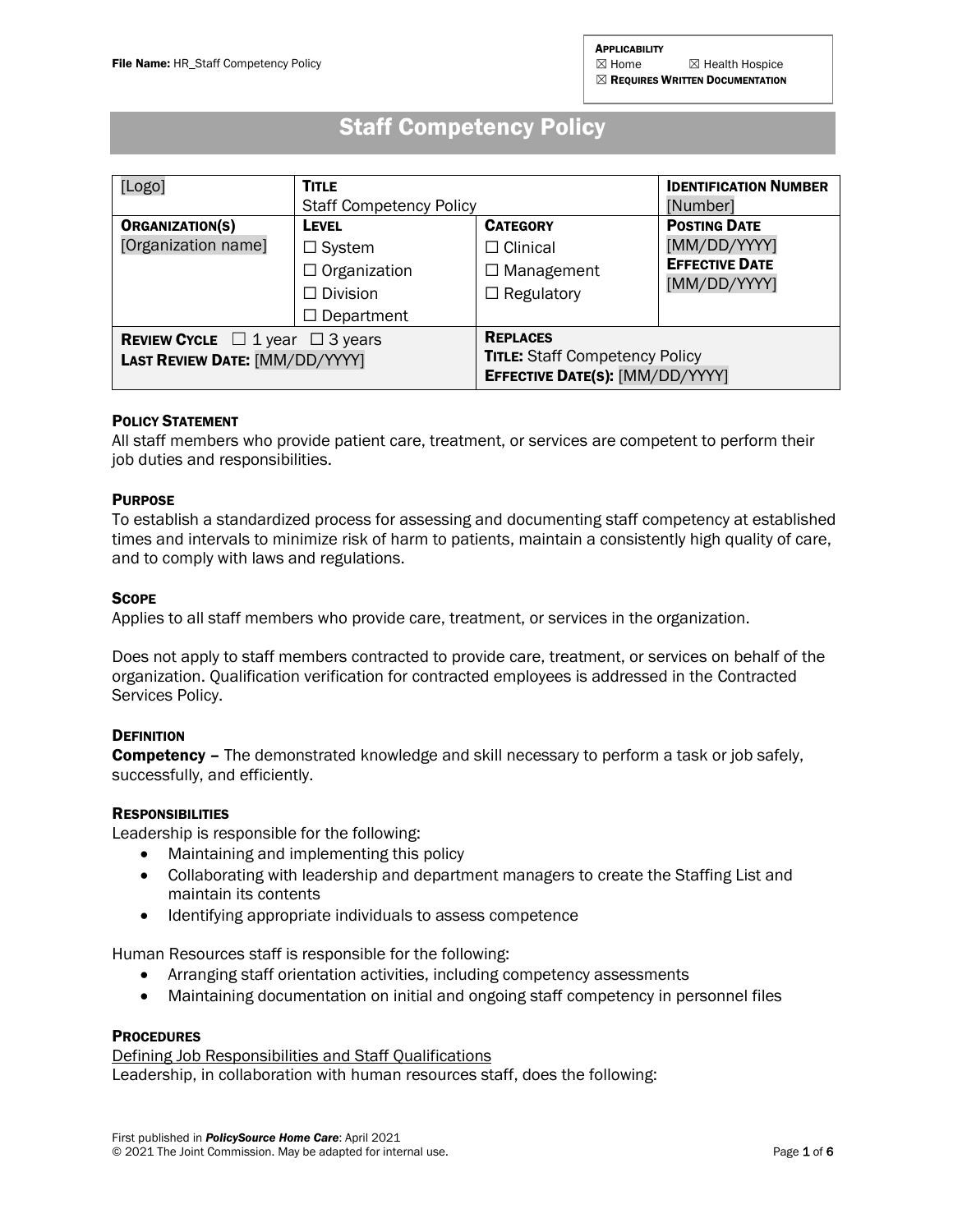- 1. Creates a written Staffing List that identifies job types in the organization (for example, home health aide, licensed practical nurse, and so on).
- 2. Identifies the following for each job type on the Staffing List:
	- Job duties and responsibilities
	- Competencies required to perform the job duties and responsibilities
- 3. Includes the following competencies for technical staff:
	- Delivery and setup of equipment
	- Provision of services
	- Training patients and caregivers
- 4. Identifies individuals in the organization who are qualified to perform competence assessments for each applicable competency or skill, based on the following:
	- Educational background
	- Experience
	- Knowledge
- 5. Identifies individuals outside the organization who are qualified to perform competence assessments, to be used only when a suitable individual cannot be found in the organization.
- 6. Identifies competency guidelines from appropriate professional organizations, to be used to evaluate competency only when a suitable individual cannot be found inside or outside the organization.

# For home health agencies and hospices that elect to use The Joint Commission deemed status option

Leadership, in collaboration with managers does the following:

- 1. Ensures that competency assessments of home health aides/hospice aides are performed by a registered nurse.
- 2. Includes the following competencies for home health aides/hospice aides:
	- Communication skills
	- Observation, reporting, and documentation of the following:
		- o Patient status
		- o Care, treatment, and service provided
	- Reading and recording the following:
		- o Temperature
		- o Pulse
		- o Respiration
	- Basic procedures for infection control
	- Basic elements of body function
	- Changes in body function that must be reported to a supervisor
	- Maintenance of a clean, safe environment that supports health
	- Recognizing emergencies
	- Implementing emergency procedures
	- Physical, emotional, and developmental needs of the population served
	- Ways to work with the population served
	- How to respect the patient, his or her privacy, and his or her property
	- Nutrition and fluid intake
	- Ability to read, write, and verbally report clinical information

# For home health agencies and hospices that elect to use The Joint Commission deemed status option

The staff member's registered nurse supervisor does the following:

1. Performs competency evaluations of home health aides/hospice aides.

First published in *PolicySource Home Care*: April 2021 © 2021 The Joint Commission. May be adapted for internal use. Page 2 of 6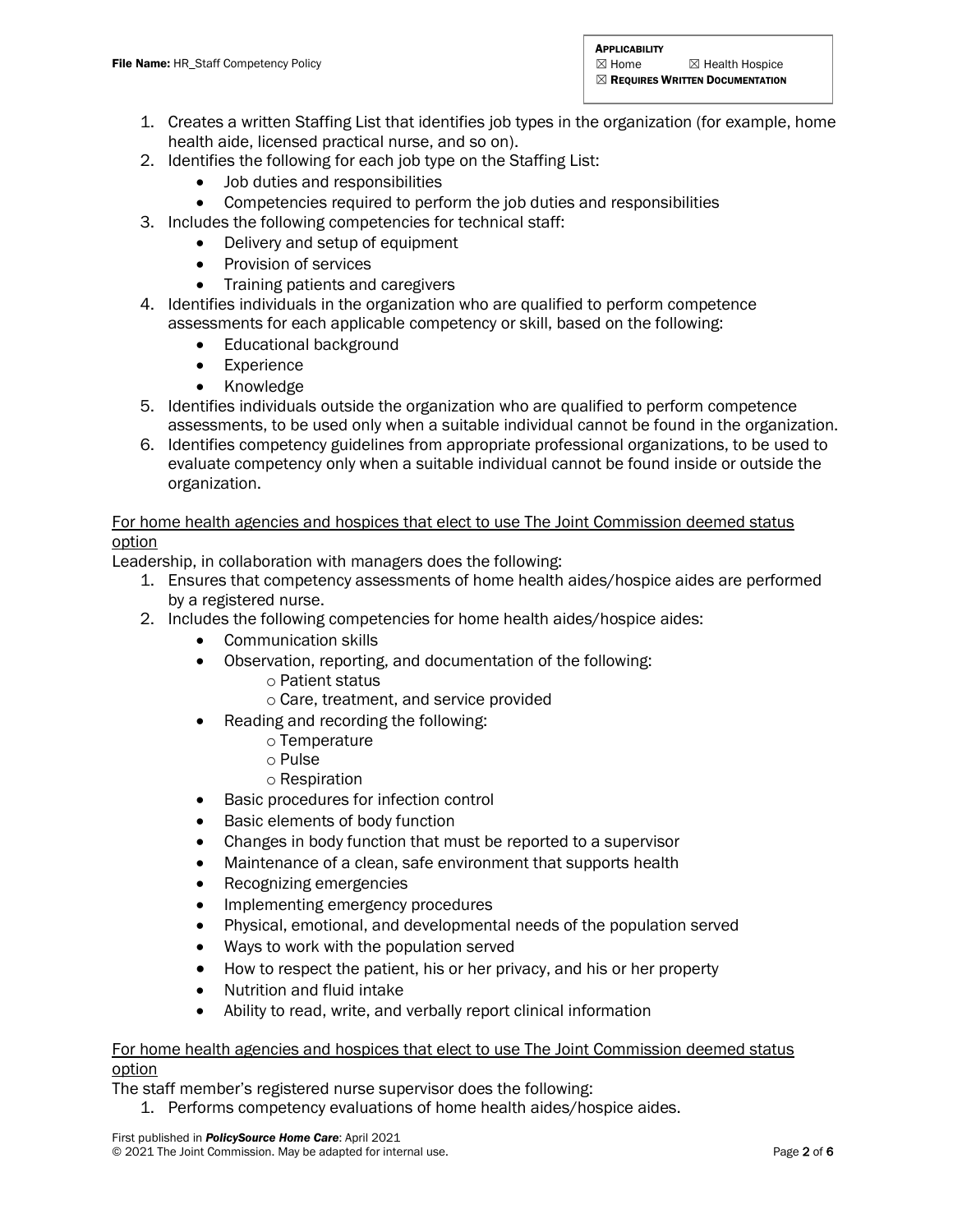Observes a home health or hospice aide's performance of the tasks with a patient or pseudopatient as part of a simulation in performing the following tasks:

- Appropriate safe techniques for personal hygiene and grooming, including:
	- o Bathing (bed, sponge, tub, and shower)
	- o Shampoo (sink, tub, and bed)
	- o Nail and skin care
	- o Oral hygiene
	- o Toileting and elimination
- Safe techniques for transfer and ambulation
- Normal range of motion and positioning

# Performing Competency Assessments

Human Resources staff, in collaboration with leadership staff, does the following:

- 1. Arranges staff orientation for all new staff members, prior to providing care, treatment, or services.
- 2. Includes competency assessment in the staff orientation activities.
- 3. Defines intervals for ongoing competency assessments, following one of the following criteria:
	- Once every three years AND
	- More frequently, if required by law and regulation
- 4. Uses the Staffing List to assign an appropriate individual to perform each competency assessment.

The individual performing the competency assessment does the following:

- 1. Performs initial and ongoing competency assessments according to established schedules.
- 2. Identifies activities that allow the staff member to demonstrate the required competencies defined in the Staff List.
- 3. Evaluates the staff member's competence relative to the applicable requirements described in the Staffing List.
- 4. Uses one or more of the following methods to perform the assessment:
	- Observing the staff member performing the identified activities.
		- Asking the staff member questions intended to clarify or explain actions or demonstrate knowledge.
		- Seeking input from patients, staff members, and others who interact with the staff member during the competency assessment, as appropriate.
		- Using a written or oral examination
		- Other methods, as appropriate
- 5. Intervenes if the staff member performs or is about to perform an action that might result in harm.
- 6. Determines whether the staff member meets the competency criteria.
- 7. Documents the competency assessment on the appropriate competency checklist including the following details:
	- Name of the staff member
	- Name of the individual performing the assessment
	- Date(s) the assessment was completed
	- Activities related to job duties and responsibilities that were performed as part of the assessment
	- Observations related to the new staff member's safe and effective performance of job duties and responsibilities

First published in *PolicySource Home Care*: April 2021 © 2021 The Joint Commission. May be adapted for internal use. example and the state of the state of the Page 3 of 6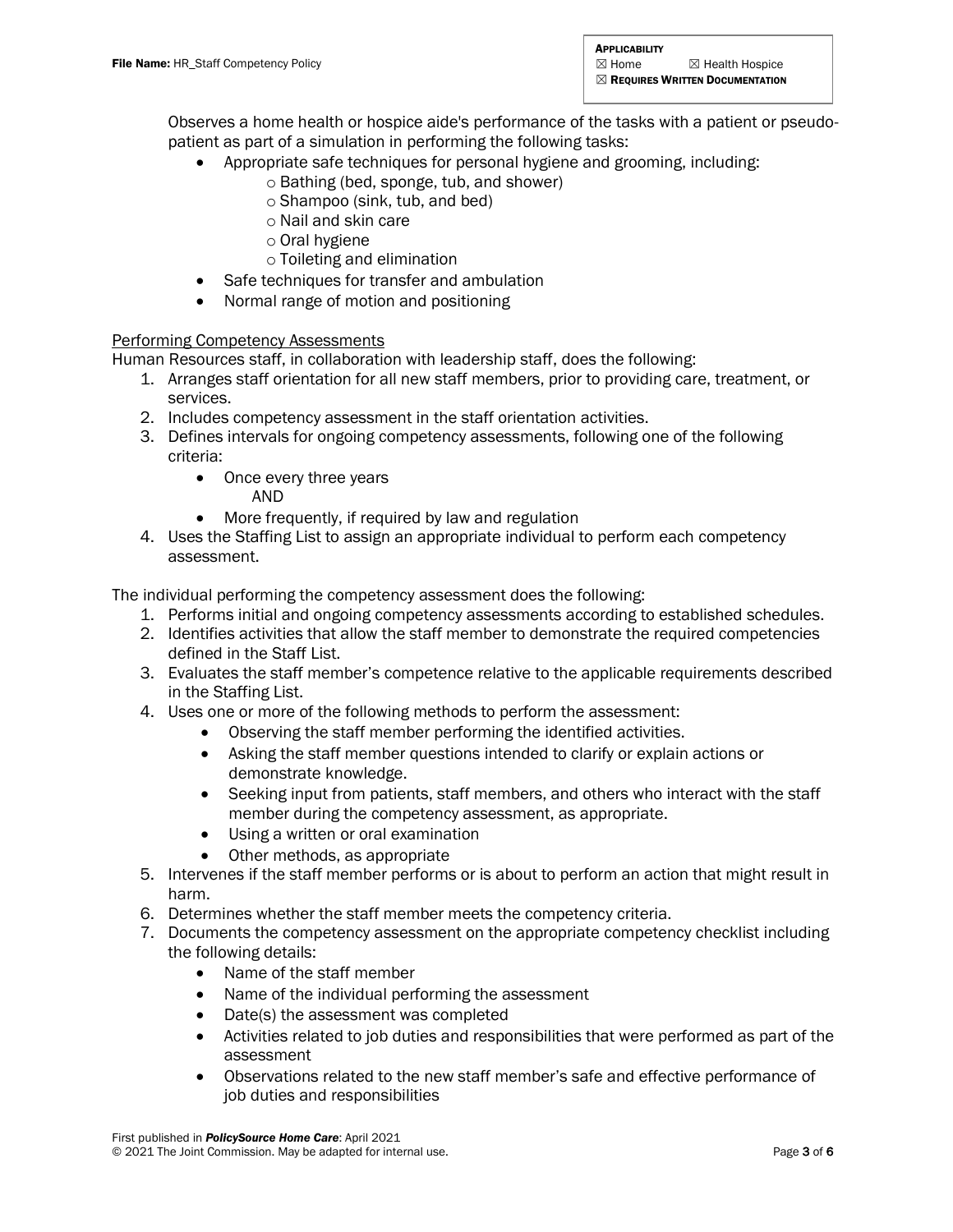- Result of the assessment (such as an individual found to be satisfactory or unsatisfactory for each assessed competency)
- 8. Provides the assessment documentation to Human Resources staff.

Human Resources staff retains all documentation related to all competency assessments in each staff member's personnel file.

# For organizations that elect to use The Joint Commission Community-Based Palliative Care Certification option

Program leaders do the following:

- 1. Assess each program staff member's competence through observation.
- 2. Perform competency assessments within the time frames established by the program.
- 3. Document all competency assessments.

# **REFERENCES**

*Joint Commission Standard HR.01.06.01, EP 1.* The organization defines the competencies it requires of its staff who provide patient care, treatment, or services.

*Joint Commission Standard HR.01.06.01, EP 3.* An individual with the educational background, experience, or knowledge related to the skills being reviewed assesses competence.

*Joint Commission Standard HR.01.06.01, EP 4.* For home health agencies and hospices that elect to use The Joint Commission deemed status option: A registered nurse performs the competency evaluation of a home health aide or hospice aide.

For home health agencies that elect to use The Joint Commission deemed status option: The registered nurse performs the competency evaluation of a home health aide in consultation with other skilled professionals as appropriate.

*Joint Commission Standard HR.01.06.01, EP 5.* Staff competence is initially assessed and documented as part of orientation.

*Joint Commission Standard HR.01.06.01, EP 6.* Staff competence is assessed and documented once every three years, or more frequently as required by organization policy or in accordance with law and regulation.

*Joint Commission Standard HR.01.06.01, EP 7.* For home health agencies and hospices that elect to use The Joint Commission deemed status option: Home health aides and hospice aides successfully complete a competency evaluation before providing patient care.

*Joint Commission Standard HR.01.06.01, EP 8.* For home health agencies and hospices that elect to use The Joint Commission deemed status option: The home health aide and hospice aide competency evaluation includes the following skills:

- − Communication skills
	- For home health agencies that elect to use The Joint Commission deemed status option: This includes the ability to read, write, and verbally report clinical information to patients, representatives, and caregivers, as well as to other home health agency staff
- − Observation, reporting, and documentation of patient status and the care, treatment, and service furnished
- − How to read and record temperature, pulse, and respiration
- Basic infection control procedures

First published in *PolicySource Home Care*: April 2021 © 2021 The Joint Commission. May be adapted for internal use. example and the state of 6 of 6 of 6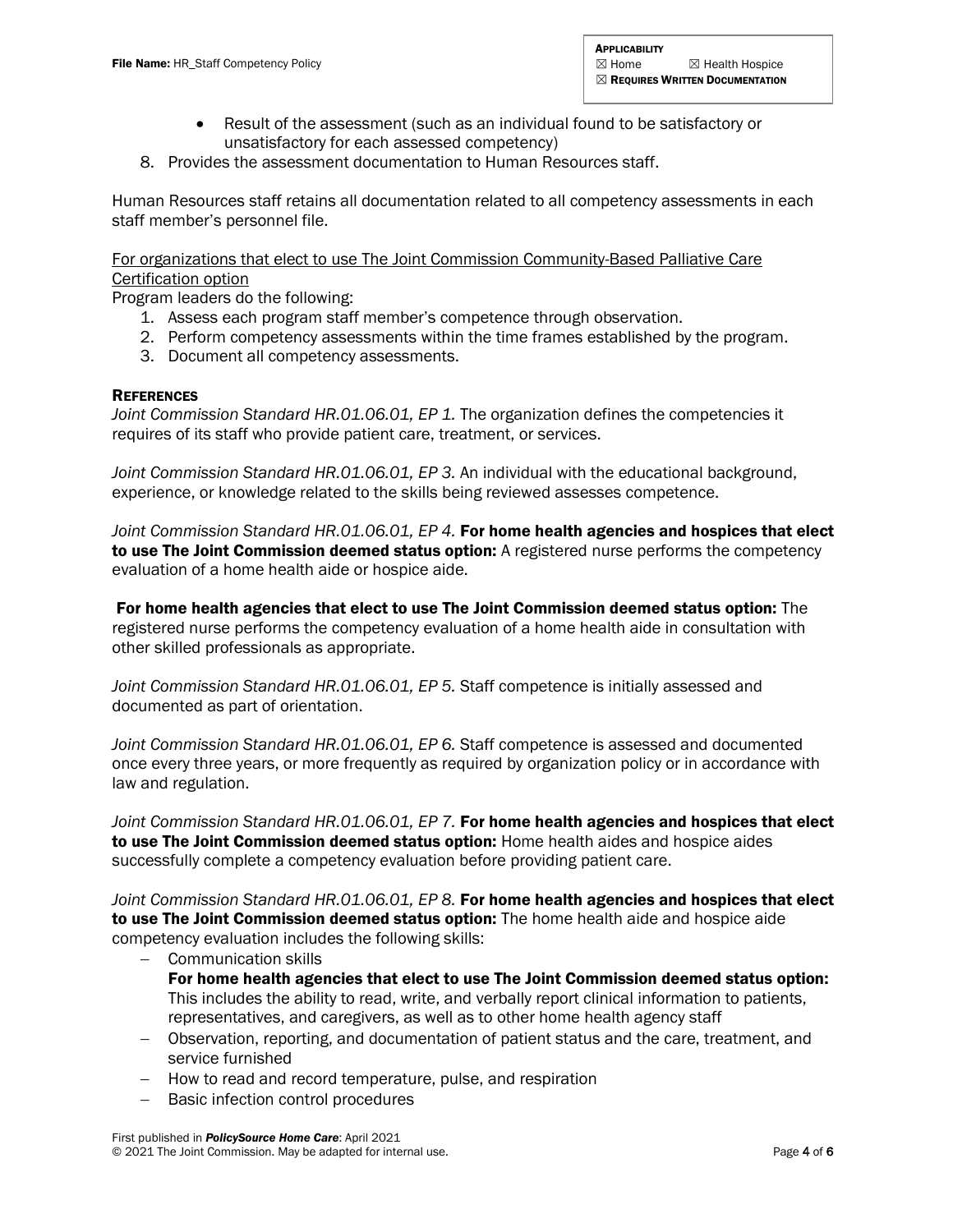- − Basic elements of body functioning and changes in body function that must be reported to an aide's supervisor
- − Maintenance of a clean, safe, and healthy environment
- Recognizing emergencies and knowing how to institute emergency procedures
- − The physical, emotional, and developmental needs of and ways to work with the populations served by the home health aide or hospice aide, including the need to respect the patient and his or her privacy and property
- − Appropriate and safe techniques in personal hygiene and grooming that include bed, sponge, tub, and shower bath; sink, tub, and bed shampoo; nail and skin care; oral hygiene; and toileting and elimination
- − Safe transfer techniques and ambulation
- − Normal range of motion and positioning
- − Adequate nutrition and fluid intake
- − For home health organizations that elect to use The Joint Commission deemed status option: Skills not covered in the basic checklist
- − Other tasks that the organization may choose to have the aide perform as permitted under state law

*Joint Commission Standard HR.01.06.01, EP 9.* For home health agencies and hospices that elect to use The Joint Commission deemed status option: The supervisor evaluates the following areas by observing a home health or hospice aide's performance of the tasks with a patient or pseudopatient as part of a simulation:

- − Appropriate and safe techniques in personal hygiene and grooming that include bed, sponge, tub, or shower bath; sink, tub, or bed shampoo; nail and skin care; oral hygiene; toileting and elimination
- − Safe transfer techniques and ambulation
- − Normal range of motion and positioning
	- For home health agencies that elect to use The Joint Commission deemed status option: The supervisor evaluating the aide must be a registered nurse.

*Joint Commission Standard HR.01.06.01, EP 10.* For home health agencies and hospices that elect to use The Joint Commission deemed status option: The organization evaluates the following subject areas through written examination, oral examination, or after observation of a home health aide or hospice aide with a patient:

− Communication skills

For home health agencies that elect to use The Joint Commission deemed status option: This includes the ability to read, write, and verbally report clinical information to patients, representatives, and caregivers, as well as to other staff

- − Observation, reporting, and documentation of patient status and the care or service furnished
- − Reading and recording temperature, pulse, and respirations
- − Basic infection control procedures
- − Basic elements of body functioning and changes in body function that must be reported to an aide's supervisor
- − Maintenance of a clean, safe, and healthy environment
- − Recognizing emergencies and initiating necessary emergency procedures
- − The physical, emotional, and developmental needs of and ways to work with the populations served by the home health aide or hospice aide, including the need to respect the patient and his or her privacy and property
- − Adequate nutrition and fluid intake

First published in *PolicySource Home Care*: April 2021 © 2021 The Joint Commission. May be adapted for internal use. example and the state of 6 of 6 of 6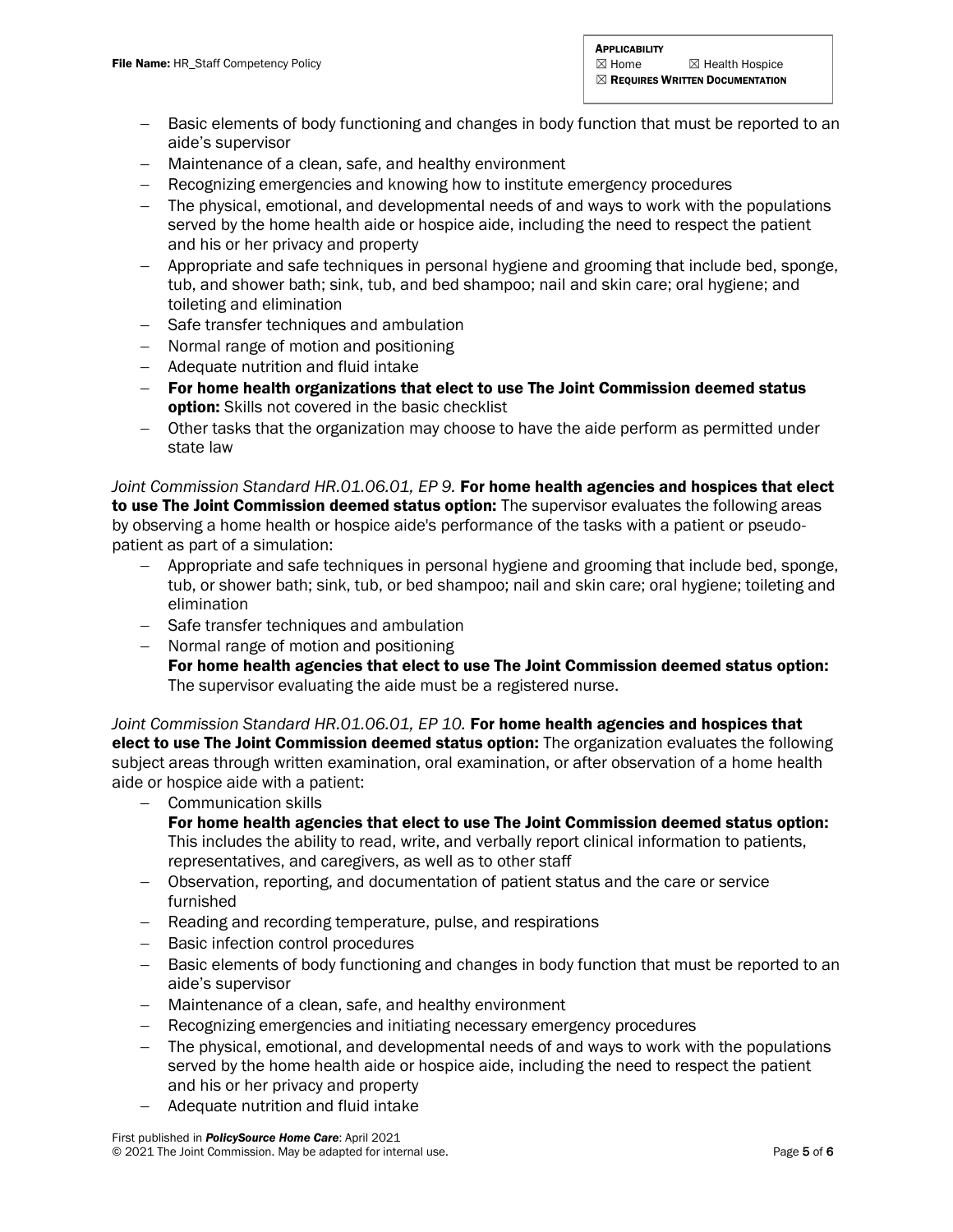− Any other task that the home health agency or hospice may choose to have the home health aide or hospice aide perform as permitted under state law

*Joint Commission Standard HR.01.06.01, EP 14*. Technical staff are competent to deliver and set up equipment, provide services, and train patients and caregivers.

*Joint Commission Standard HR.01.06.01, EP 17.* [For hospices that elect to use The Joint **Commission deemed status option:**] The hospice has written policies and procedures that describe its method of assessing skills and competence for all individuals furnishing care and services, including volunteers.

Joint Commission Standard HR.01.06.01, EP 27. [For organizations that elect The Joint Commission Community-Based Palliative Care Certification option:] Program leaders assess each program staff member's competence to perform job responsibilities through observation within program-defined time frames. This assessment is documented.

#### **ATTACHMENT**

Staff Orientation Plan

#### **APPROVAL**

| <b>NAME AND CREDENTIALS</b> | <b>NAME AND CREDENTIALS</b> |              |
|-----------------------------|-----------------------------|--------------|
| [Name and Credentials]      | [Name and Credentials]      |              |
| <b>TITLE</b>                | <b>TITLE</b>                |              |
| [Title]                     | [Title]                     |              |
| <b>SIGNATURE</b>            |                             | <b>DATE</b>  |
|                             |                             | [MM/DD/YYYY] |
|                             |                             |              |
| <b>SIGNATURE</b>            |                             | <b>DATE</b>  |
|                             |                             | [MM/DD/YYYY] |
|                             |                             |              |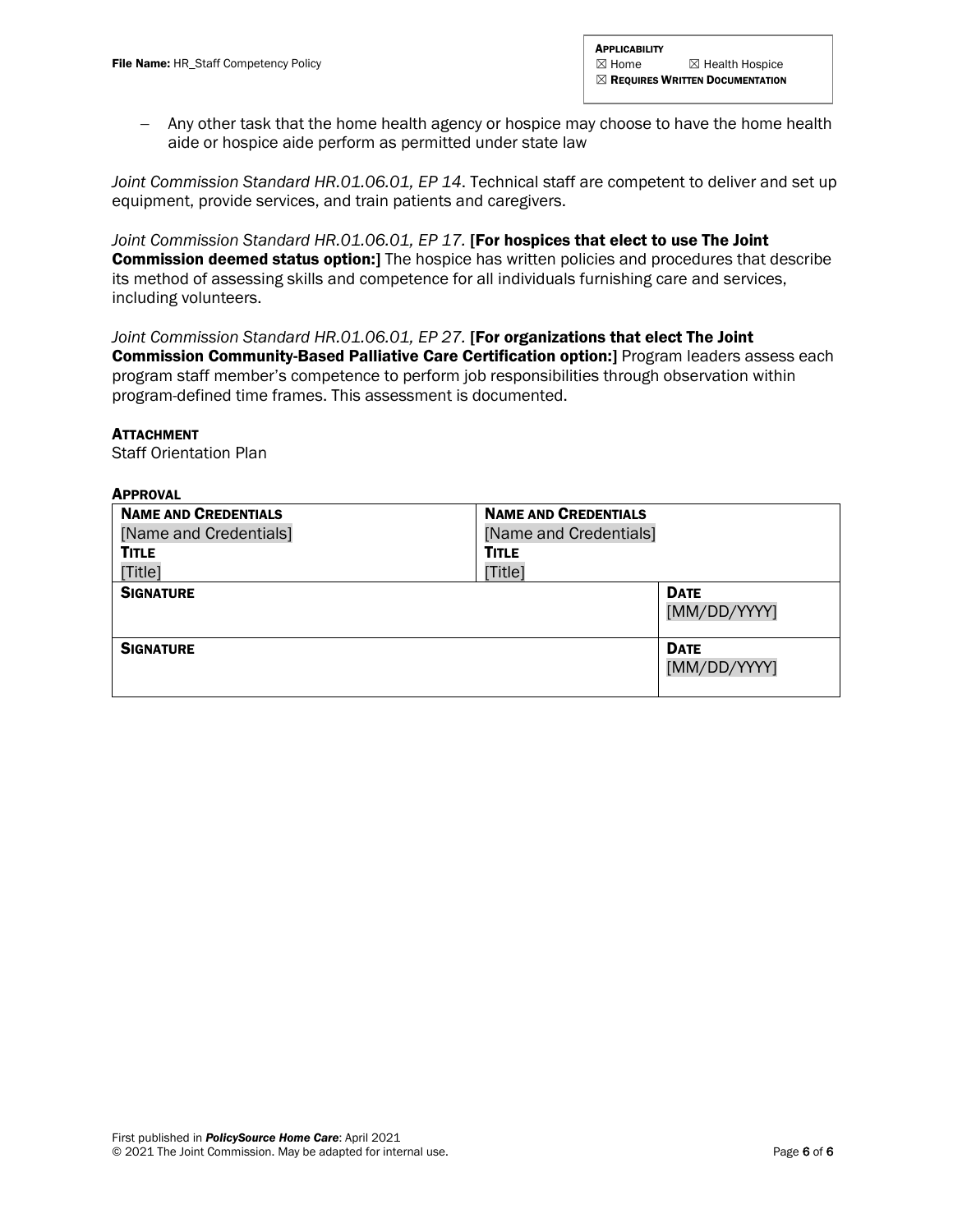# Home Oxygen Safety Risk Assessment Procedures

| [Logo]                                                                             | <b>TITLE</b><br>Home Oxygen Safety Risk Assessment<br>Procedures                      |                                                                                                                             | <b>IDENTIFICATION NUMBER</b><br>[Number]                                     |
|------------------------------------------------------------------------------------|---------------------------------------------------------------------------------------|-----------------------------------------------------------------------------------------------------------------------------|------------------------------------------------------------------------------|
| <b>ORGANIZATION(S)</b><br>[Organization name]                                      | LEVEL<br>$\Box$ System<br>$\Box$ Organization<br>$\Box$ Division<br>$\Box$ Department | <b>CATEGORY</b><br>$\Box$ Clinical<br>$\Box$ Management<br>$\Box$ Regulatory                                                | <b>POSTING DATE</b><br>[MM/DD/YYYY]<br><b>EFFECTIVE DATE</b><br>[MM/DD/YYYY] |
| <b>REVIEW CYCLE</b> $\Box$ 1 year $\Box$ 3 years<br>LAST REVIEW DATE: [MM/DD/YYYY] |                                                                                       | <b>REPLACES</b><br><b>TITLE:</b> Home Oxygen Safety Risk Assessment<br>Procedures<br><b>EFFECTIVE DATE(S): [MM/DD/YYYY]</b> |                                                                              |

# PROCEDURES STATEMENT

The organization manages risks associated with home oxygen therapy.

# **PURPOSE**

To establish a standardized process for assessing and addressing risks associated with home oxygen therapy, particularly the risk of fire, to minimize risk of harm to patients and to comply with laws and regulations.

# **SCOPE**

Applies when oxygen is in use or being stored in the home environment.

# **DEFINITION**

Risk assessment, proactive - An assessment that examines a process in detail including sequencing of events, actual and potential risks, and failure or points of vulnerability and that prioritizes, through a logical process, areas for improvement based on the actual or potential impact (that is, criticality) of care, treatment, or services provided.

# **RESPONSIBILITIES**

Leadership and clinical field staff are responsible for maintaining and implementing this policy.

Staff members who perform patient safety assessments are responsible for the following:

- Conducting home oxygen safety risk assessments and reassessments
- Educating patients and/or family on safe use of home oxygen therapy
- Addressing observed unsafe practices that increase risks associated with home oxygen therapy

# **PROCEDURES**

# Performing the Risk Assessment

Staff members who perform patient safety assessments do the following:

- 1. Conduct a home oxygen safety risk assessment prior to starting oxygen therapy in a patient's home and when home care services are initiated.
- 2. Include the following elements in the home oxygen safety risk assessment:
	- Presence of smoking materials in the home
	- Presence of functioning smoke detectors in the home

First published in *PolicySource Home Care*: April 2021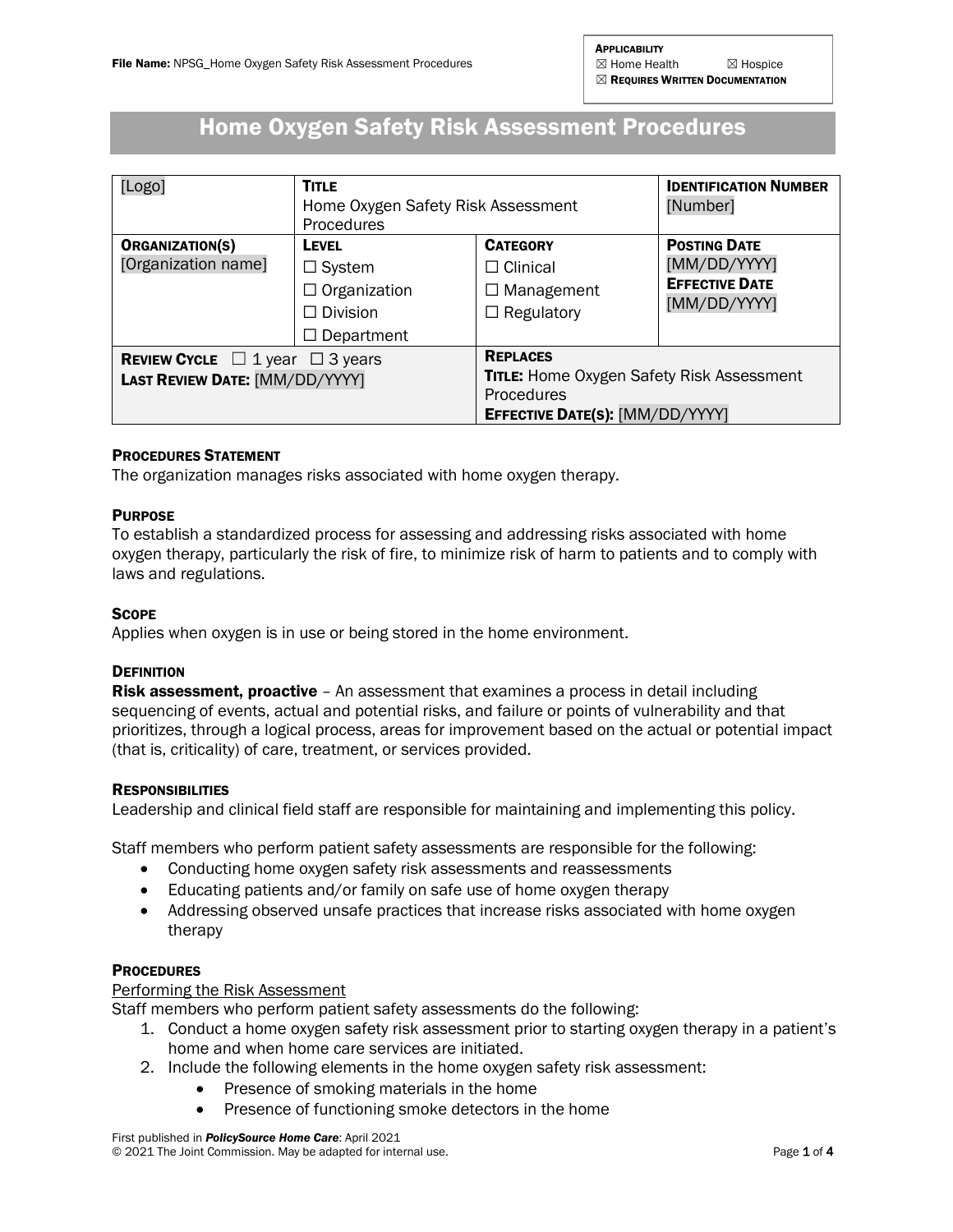- Other fire safety risks, such as potential for open flames (for example, fireplaces, candles)
- 3. Determine if smoke detector(s) are functioning by interviewing the patient or family and assessing their verbal response.
- 4. Identify any potential risks, including risk of fire.
- 5. Document the risk assessment in the patient's record, including any identified risks and recommended interventions to mitigate those risks.
- 6. Inform the patient, family, and/or caregiver of the findings of the risk assessment.

# Educating the Patient, Family, and/or Caregiver

- 1. Educate the patient, family, and/or caregiver about the following:
	- Causes of fire related to home oxygen therapy
	- Fire risks for neighboring residences and buildings
	- Use of home oxygen in a manner that supports safety, including the following:
		- o Storage of oxygen tanks
		- o Movement of oxygen tanks
		- o Position and placement of oxygen tanks
		- o Placement of oxygen tubing
		- o Ventilation
		- o Electrical safety related to outlets, plugs, and cords
		- o Liquid oxygen safety
	- Precautions to take to prevent fires and fire-related injuries
	- Recommended interventions to mitigate identified risks, which might include any of the following:
		- o Participating in a smoking cessation program
		- o Managing home oxygen equipment storage areas to ensure proper ventilation, cleanliness, and other safety factors
		- o Installing signs on all doors to inform visitors that oxygen is in use
		- o Installing "no smoking" signs on doors and in other appropriate places in the home
		- o Avoiding use of bedding that produces static electricity
		- $\circ$  Avoiding use of electric razors, hair dryers, or other electrical appliances that produce heat and have a motor
		- o Turning oxygen equipment off when not in use
		- o Installing and/or maintaining smoke detectors
		- $\circ$  Obtaining a working fire extinguisher and training the patient and others to use it
		- o Planning and practicing fire response, including evacuation
		- o Other fire safety-related activities
- 2. Assess whether the patient, family, and/or caregiver understands the education and information provided.
- 3. Document the education, including the following:
	- Provision of education
	- Content of education
	- Comprehension of education by patient, family, and/or caregiver

# Identifying Additional Risk

- 1. Identify any damage, defects, improper function, or other problems that could preclude safe use of the equipment.
- 2. Avoid use of any equipment that is damaged, defective, or functions improperly.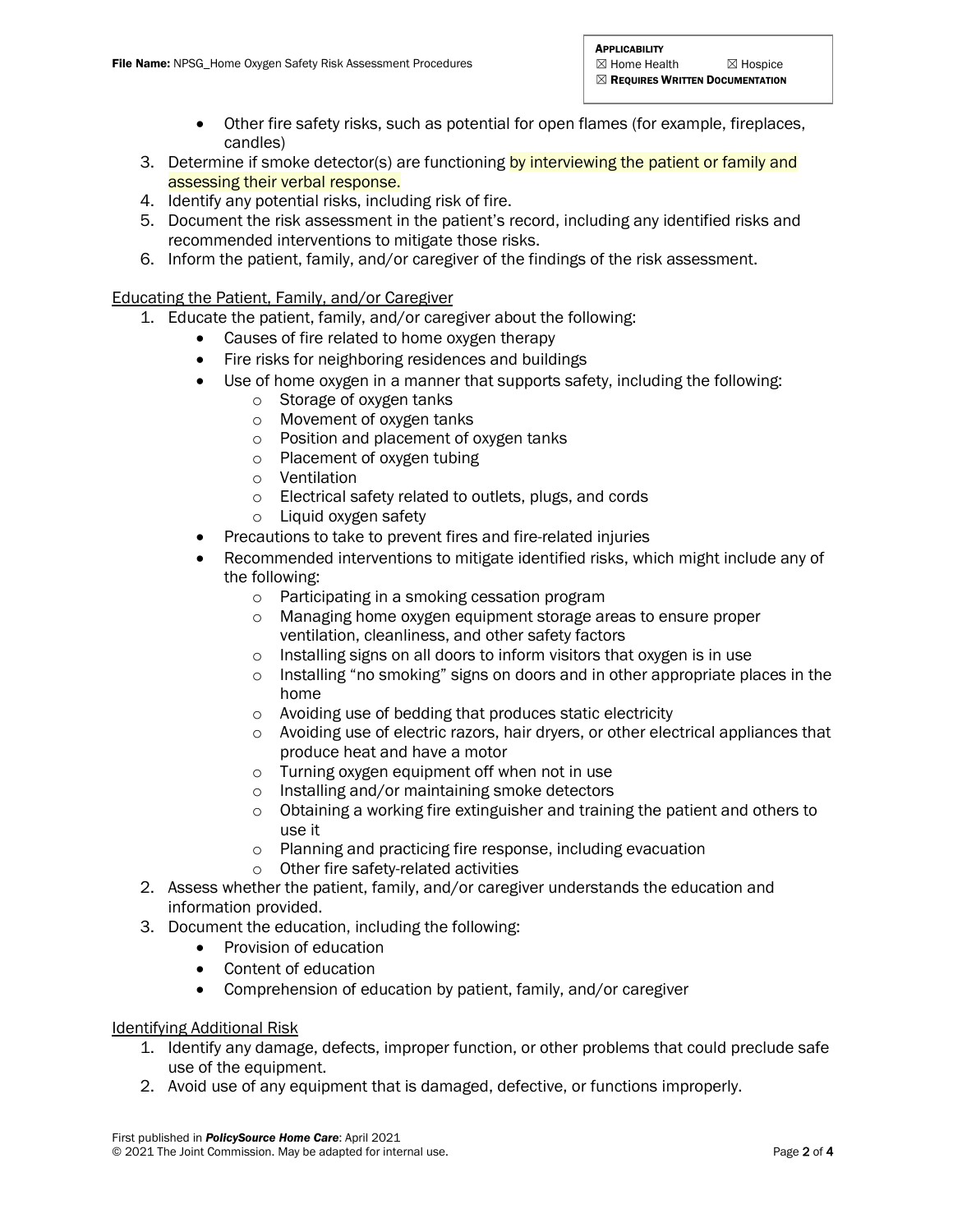- 3. Conduct additional home oxygen safety risk assessments when new risks are identified, to follow up risks previously identified, and at least at the time of recertification.<sup>\*</sup>
- 4. Document all additional risk assessments using the patient's record.
- 5. Assess patient, family, and/or caregiver compliance with safety protocols during each home visit.
- 6. Identify any unsafe practices related to home oxygen use that are observed in the home.
	- If staff observes unsafe practices, they should notify the physician, especially if the patient lives in a multi-family dwelling unit.
- 7. Identify appropriate interventions to address compliance. These may include the following:
	- Informing the licensed independent practitioner who ordered the oxygen of compliance issues when unsafe practices are observed in the home.
	- Providing additional education
	- Using written signs or notices to remind the patient, family, and/or caregiver of proper safety measures
	- Exploring alternative living arrangements with the patient and family
	- Transferring or discharging patient consistent with law and regulation
- 8. Implement identified interventions.
- 9. Document the following:
	- Observed unsafe practices
	- Identified interventions
	- Implementation of these interventions

# **REFERENCES**

*Joint Commission Standard NPSG.15.02.01, EP 1.* Conduct a home oxygen safety risk assessment before starting oxygen therapy in the home and when home care services are initiated that addresses at least the following:

- − Whether there are smoking materials in the home
- − Whether or not the home has functioning smoke detectors
- − Whether there are other fire safety risks in the home, such as the potential for open flames

Document the performance of the risk assessment.

*Joint Commission Standard NPSG.15.02.01, EP 2*. Reevaluate potential fire risks at intervals established by the organization. Evidence of unsafe practices leading to potential risk is used to establish these intervals. Document the reevaluation of potential fire risks.

*Joint Commission Standard NPSG.15.02.01, EP 3*. Inform and educate the patient, family, and/or caregiver about the following:

- − The findings of the safety risk assessment
- − The causes of fire
- − Fire risks for neighboring residences and buildings
- − Precautions that can prevent fire-related injuries
- − Recommendations to address the specific identified risk(s)

Document the provision of information and education.

*Joint Commission Standard NPSG.15.02.01, EP 4*. Assess the patient's, family's, and/or caregiver's level of comprehension of identified risks and compliance with suggested interventions during home visits. Document this assessment.